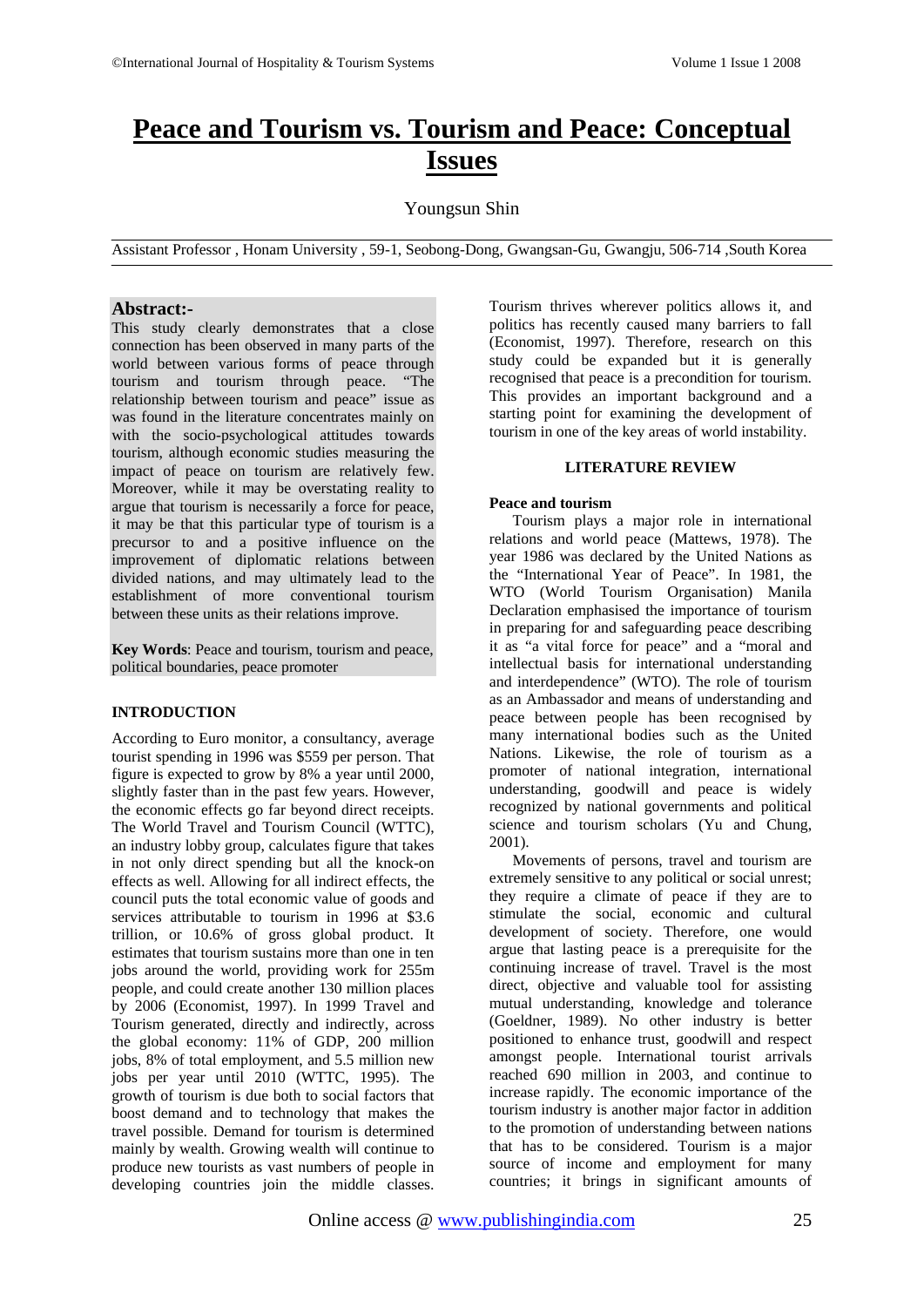foreign exchange earnings that are crucial to many countries. Tourism also stimulates other industries and encourages private investment (Ap and Var, 1990). However, like any other industry, the tourism industry still has risks, the demand might decrease, which could have severe repercussions on a country. Political unrest and turbulent internal conditions in a country is another aspect that might severely damage and could even destroy that country's tourism industry.

Beyond its economic significance, tourism plays a role in promoting understanding and trust among people of different cultures. This is not only a precondition for emerging trading partners but also a foundation on which to build improved relationships towards the goal of world peace and prosperity (D'Amore, 1988a; 1988b; 1994). The role of tourism as an ambassador and vehicle of international understanding and peace has been recognised in the past by international bodies such as the United Nations and World Tourism Organisation (WTO) in the Manila declaration 1980. A significant landmark on the above topic was the first Global Conference, "Tourism a Vital Force for Peace", held in Vancouver in October 1988. It brought recognition that tourism by its many dimensions has the potential to be the largest movement because it involves people: their culture, economy, tradition, heritage and religion. The conference aimed to explore ways in which the world's hundreds of millions of travellers could, by increasing interests, improving attitudes, and engaging in various social and other activities, contribute to better mutual understanding and appreciation, an important contribution to world peace (D'Amore, 1987-8; 1994; D'Amore and Jafari, 1988). Thus, despite tourism's economic strength, terrorism and political turmoil present major challenge to the industry (Sonmez and Graefe, 1998).

### **DISCUSSION**

Research in the area of peace and tourism has received widespread attention from academicians and practitioners as well. The major focus of the research has been on international tourism, understanding international tourists' perceptions of tourism, cultural understanding, international goodwill, and tourism as a tool for promoting peace. Most research done so far (Var, Brayley and Korsay, 1989; Var, Schlutter, Ankonmash, and Lee, 1989; and Ap and Var, 1990) have found that most international tourists have a positive impression and believe that tourism is a major force in promoting world peace and cultural understanding (Khamouna and Zeiger, 1995).

Tourism is strongly dependent on peace and security (Pizam and Mansfeld, 1996). In other words, tourism is impossible without peace, for instance, remarkably, Vietnam is now a holiday

destination. The need for safety and obtaining a secure environment is one of the basic conditions to ensure tourism. Tourism flourishes in a climate of peace and prosperity. Political unrest, war depressions and civil strife discourage tourism (McIntosh *et al*, 1995). In order to understand the relationship between tourism and peace, it is useful to examine the meaning of peace.

 Discussion of the interrelationship of peace and tourism requires understanding the nature of peace and, consequently, of war. Peace, according to most dictionaries, is freedom from war, a precise definition until war is considered. War is strife between nations, or a state of open hostility between nations (Sykes, 1976). The nature of the concept of peace is very diverse. Beer (1990, p. 15) points out that many theorists deal with peace, but peace theory is not a unified whole. One definition says that within the context of tourism, peace applies to the concept of harmonious relations (Var *et al*, 1998). War is defined as "the clash of arms among countries" (Mihalic, 1996). International peace has been regarded since the beginning of history as a blessing and its opposite, war, as a scourge. Generally, peace is defined negatively as the "absence of war" or as the "absence of violence" (Galtung, 1990, p. 9).

A positive definition of peace with relation to tourism was found in Kim and Crompton (1990) who suggested that peace is a state which "removes" logistical barriers to travel and psychological notions associated with fear for personal safety and antipathy from prospective hosts". Peace is a condition where military force is not currently being applied and is not reasonably expected or anticipated in the future whether that force be from external sources (Burnett & Uysal, 1990). A multidimensional definition of peace cited in D'Amore (1988a; 1988b), was the Russian definition: "It implies peace and tranquillity within ourselves, peace with our fellow humans and between nations, peace with nature and our spaceship earth, peace within the universe".

Peace for those concerned with academic or practical aspects of tourism must be redefined (Bregha, 1989). Peace is a condition where military force is not currently being applied and is not reasonably expected or anticipated in the future whether that force be from external or internal sources. The proposed definition recognizes that many places are not actively engaged in war but neither are they at peace in the sense that violence of military proportions would come as no surprise. Active war discourages tourists, but the prospect of war and widespread violence equally deter all but the most courageous travellers. The definition also admittedly avoids a gray area where gangsterism is sufficient to discourage tourists (Burnett and Uysal, 1990).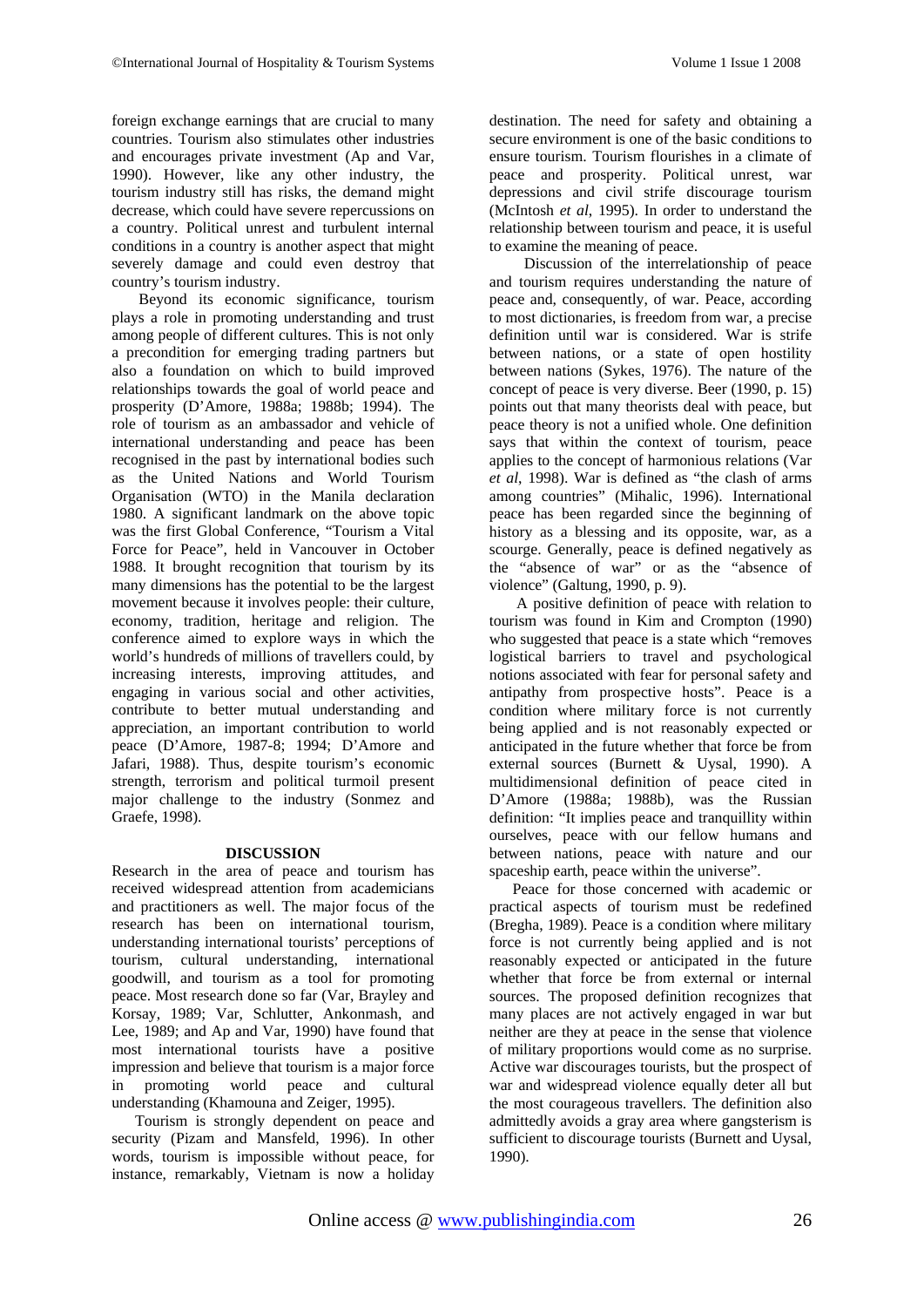#### **Tourism and Peace**

The role of political boundaries has become less of a dividing line and more a line of integration (Leimgruber, 1981; Minghi, 1991; Nijkamp, 1994). During the past decade, the world has undergone tremendous geopolitical changes, wherein the role of political frontiers has become that of a line of integration rather than simply a barrier to interaction. The easing of travel restrictions by many countries, and international cooperation in economic development has been at the forefront of these shifts in political ideologies. These changes have had significant impacts on international tourism (Timothy, 2000b). Recent research has confirmed the importance of tourism in borderlands areas (Gibbons and Fish, 1987; Essex & Gibb, 1989; Curtis and Arreola, 1989; Richard, 1993; Arreola & Curtis, 1993; Zhao, 1994a, b; Paasi and Raivo, 1998; Boyd, 1999). Furthermore, except for a few notable exceptions (Smith, 1984; Leimgruber, 1988), there is little information present in the literature to offer a conceptual basis for studying the relationships between political boundaries and tourism.

#### **The Nature of Political Boundaries**

Between partitioned states, there are frequently many features in common. They may share not only common cultural history and traditions, but they may also have developed similar social patterns of behaviour. Although, in some case, they may have been part of plural society-with different cultures, religions and language groups, they at least used to share some common cultural links as well as administrative arrangements and perhaps official language(s). In some cases, partitioned states may still retain a common official language, religion, custom, and lifestyle, even if they claim the status of independent countries. More importantly, close social fabric and family relationships are likely to have developed between residents of patitioned states before partition, as for example between residents of what are now South and North Korea. Such relationships play a key role in subsequent tourism development (Mao, 1995).<br>Boundary studies have focused

 Boundary studies have focused on comparative, and largely empirical, analyses of

specific boundary case studies (Prescott, 1987; Rumley and Minghi, 1991; Girot, 1994; Grundy-Warr, 1990, 1994; Schofield, 1994; Schofield and Schofield, 1994). Borders often limit contact between people and can function as lines of economic containment and military defense (Prescott, 1987). A boundary will be classified as to whether it is designed for defensive purposes, as a separator of cultures or ethnic groups, according to economic factor, as an ideological divide or as a simple legal divide (Boggs, 1940; Glassner and de Blij, 1980; Reitsma, 1983; Prescott, 1987; Leimgruber, 1989, 1998; Falah and Newman, 1995; Newman and Paasi, 1998). The borders between Israel and Jordan were areas of contention and conflict, militarized and hostile. Borders like these could be found in Central America (Nicaragua-Costa Rica) or between South and North Korea (Kliot, 1996, p. 4). In many cases they act as filters or barriers against influences considered negative or unwelcome by national government (Leimgruber, 1988).

 However, in addition to their role as lines of separation, boundaries may also be viewed as lines of contact, places where similar or dissimilar cultures and economies converge. Many parts of the world are full of examples where political lines have been drawn through regions populated by culturally similar groups of people. This situation often gives rise to problems of territoriality, and contact between similar groups often goes unaltered by the presence of a political divide. Some open borders even allow a great deal of contact between dissimilar groups of people (Klemencic and Bufon, 1991; Minghi, 1991; Leimgruber, 1991; Lovell, 1994; Ossenbrugge, 1994). Subnational boundaries (e.g. provincial, country, etc) serve different functions from international ones (Timothy, 1995b). Figure 1 demonstrates a number of examples along this spectrum of permeability by Timothy (2001). Martinez (1994, p. 2) proposes four paradigms of borderlands interaction: alienated borderlands, coexistent borderlands, interdependent borderlands, and integrated borderlands (Figure 2).

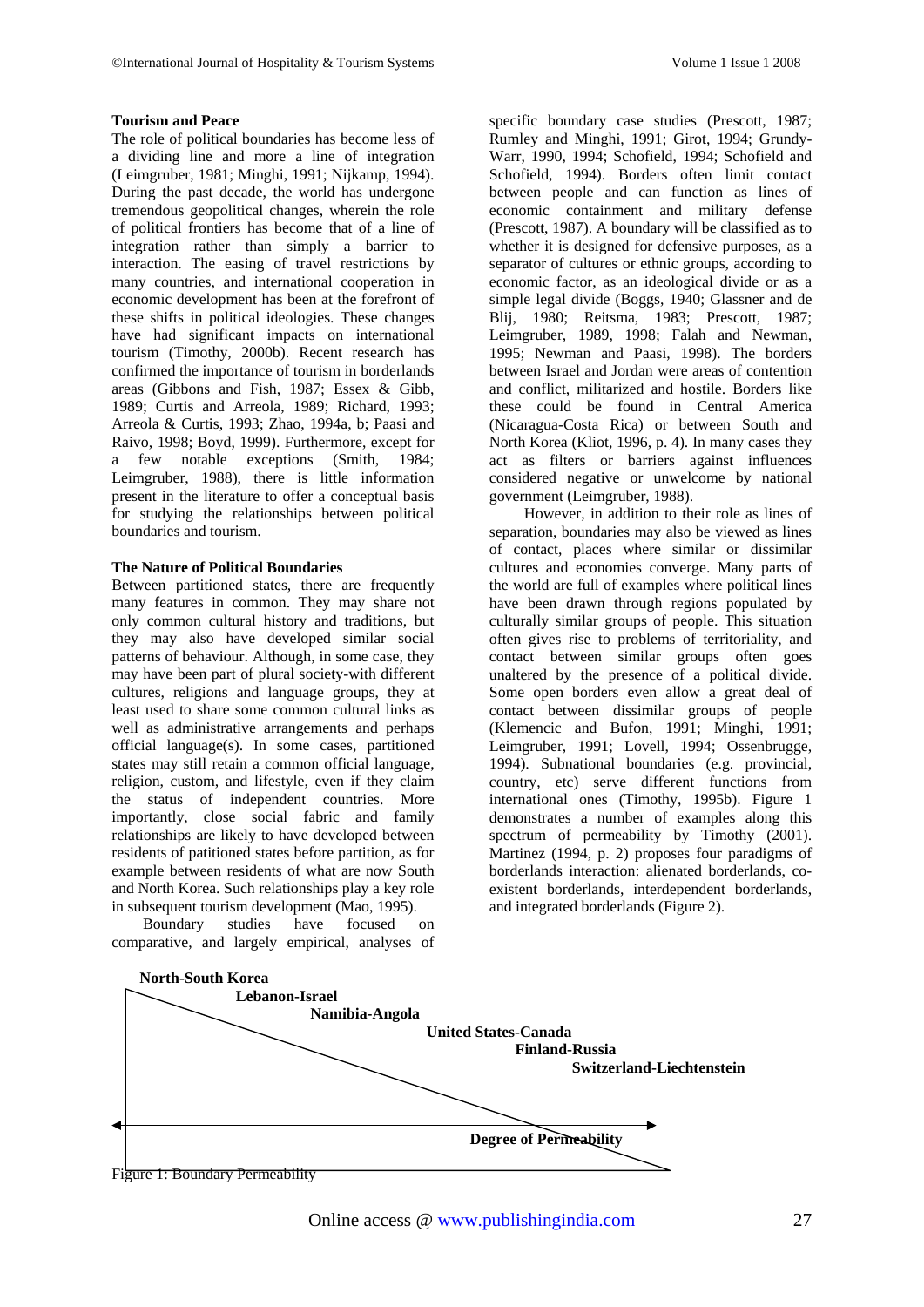Source: Timothy, 2001

 As previously mentioned, borders are commonly regarded as barriers or constraints, even in the context of tourism however, in many cases this goes beyond mere perception. Many examples exist where tourist flows between neighbouring countries are heavily restricted (e.g. many African and Middle Eastern boundaries) and even altogether prohibited (e.g. North and South Korea, partitioned Cyprus) as illustrated Figure 2. In fact, even after the Korean War, total peace or tranquility has not been established between the two Koreas. In addition, Matznetter (1979) has suggested that the longer the waiting period at a border and the more formalities associated with crossing it, the more it tends to become an obstacle for tourist. Again, the perceived distance increases (Timothy, 1995b).

#### **Tourism and Boundaries**

In many ways the existence and functions of political boundaries influence the nature of the tourism industry and the spatial development of many tourist destinations, especially in touristic regions adjacent to or bisected by, international frontiers. Matznetter (1979) has categorised the positions of international boundaries in relation to places of touristic interest into three broad types: (1) situations where the line runs between two touristic areas but at a significant distance from each; (2) situations where touristic areas touch a border, but only on one side; and (3) conditions where tourist areas about a boundary on both sides.



 **Interdependent borderlands Integrated borderlands**

Stability prevails most of the time. Economic Stability is strong and permanent.

and social complementarily prompt increased Economics of both countries are

Cross-border interaction, leading to expansion of functionally merged and there is a borderland. Borderlanders carry on friendly and unrestricted movement of people and Cooperative relationships (USA-Mexico). Goods across the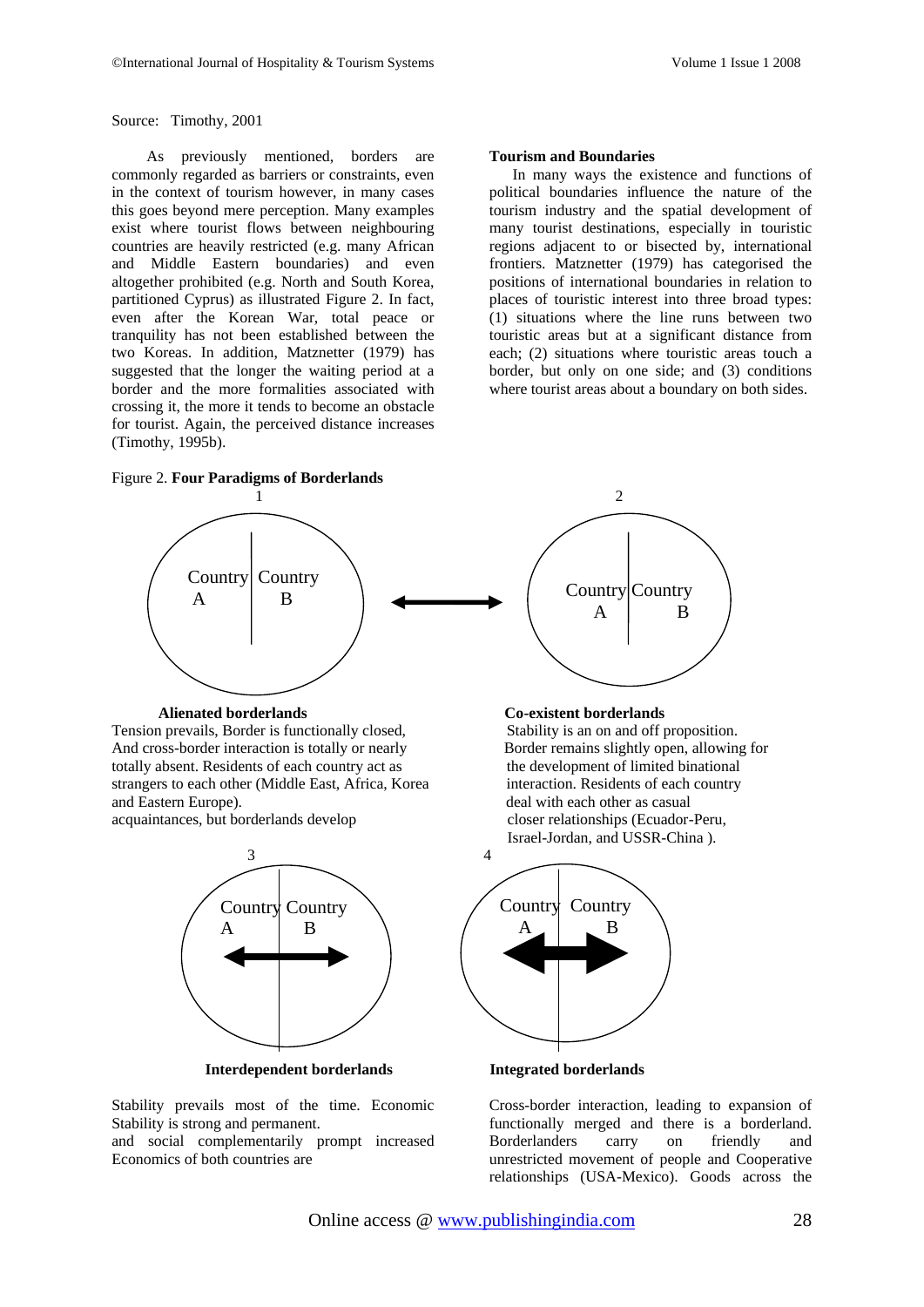boundary. Borderlanders perceive themselves as Members of one social system (Western Europe). Source: Martinez, 1994

In the first situation the border is merely a barrier or a point of transit on the way to a more distant destination, and its influence on tourist flows depends largely on its degree of permeability. The second situation may remain the same for many years as tourism continues to develop on one side of the border only. However, in the event that tourists are permitted to cross the border easily, and given that the other side provides places or objects of interest, tourists from the developed side may begin to visit the non-developed side, thereby promoting the growth of tourism on both sides of the border until the situation becomes increasingly more like that in Matznetter's third example. In this instance, the cohesion between the two tourist areas in each side depends to a large extent on the degree of openness between adjacent countries. In areas of open borders, such as in the Lake Constance region of Central Europe, tourism often circulates across international lines so freely that the area's political fragmentation is often forgotten.

Along similar lines, some researchers have suggested that international, regional cooperation regarding such matters as tourism promotion on both sides of a border effectively reduces the role of the boundary as common problems in adjacent peripheral areas may overshadow national considerations (Leimgruber, 1989; Richard, 1993). In other areas, however, such as along the Gulf of Aquba in the Middle East, boundaries act as barriers, and although beach tourism is a major industry along each country's coast, it is usually not allowed to overlap political lines.

According to recent literature, and as indicated previously, tourism is a highly significant and growing industry in many border areas in much of the world. For example, Butler (1996, pp. 217) addresses the Berlin Wall, where there were major<br>tourist attractions before the demise of tourist attractions before the demise of communism. A frontier region, especially where this may border on other states or disputed areas may, therefore, represent an attraction precisely because it is something that most people do not experience in their normal lives. Several scholars (Eriksson, 1979; Leimgruber, 1989; Arreola & Curtis, 1993; Timothy, 1999) suggest that the level of attractiveness of border areas for tourists depends on a number of factors, including the natural, social and cultural environment near the border and the degree of freedom or difficulty in crossing it. However, in addition to the role of borders as filters or barriers to tourism, one of the most obvious relationships between the two is that of political boundaries as tourist attractions

(Arreola, 1999). It is this interface of differences which many travellers find fascinating about political boundaries.

In this study, the research is now focusing on crossfrontier cooperation in tourism planning and development (Leimgruber, 1998; Boyd, 1999; Timothy, 1998b, 2000b). Some scholars studying borderlands emphasise that the focus on cooperation is seen as promoting political harmony (Minghi, 1991; 1994; Newman, 1998; Timothy, 1998b; Sonmez and Apostopoulos, 2000). Kliot (1996, p. 5) notes the model of development of cross-border cooperation from a hostile, closed border with no cooperation to a border with substantial cooperation. Timothy (2001, p. 172) thus notes "Cross-frontier cooperation is particularly consequential in assuring that the principles of sustainability (e.g. equity, harmony, holistic development, and econolical and cultural integrity) are supported". Cooperation in tourism between South and North Korea will be contingent on the same factors, which could unleash other forms of foreign income generation, especially joint venture exports. A benign political environment is a necessary condition for tourism development but it is far from sufficient. Problems range from the general economic situation (and especially shortage of electricity) to establishing a tourism infrastructure, transportation and personnel training. Then comes the marketing of North Korea as a tourism destination, a formidable task given its present image and fierce competition in the region. The impact of tourism on the social and political structure of North Korea is a contentious issue. North Korea is not alone in facing this challenge, which is common around the world, especially in small previously insulated countries. North Korea has long had modest inbound tourism but it was not until the beginning of the Mt. Geumgang venture in November 1998 that it moved into any form of mass tourism. According to Beal (2001b, p. 31), it is clear that whatever happens it will be the product of the same geo-political forces that will fashion the Korean peninsula as a whole. However, within those constraints, and challenging them, tourism can play a positive and special role. Thus, the following chapter explains the relationship between tourism and the borderland of the Mt. Geumgang tourism project between South and North Korea. Moreover, the methodology of this study examines the relationship between tourism and boundaries in a case study of South and North Korea, the role that borders and borderland environments of the DMZ development and cooperation for Korean unification play as tourist attractions through a tourist survey.

Tourism appears to be an increasingly important industry in many border areas, and it deserves more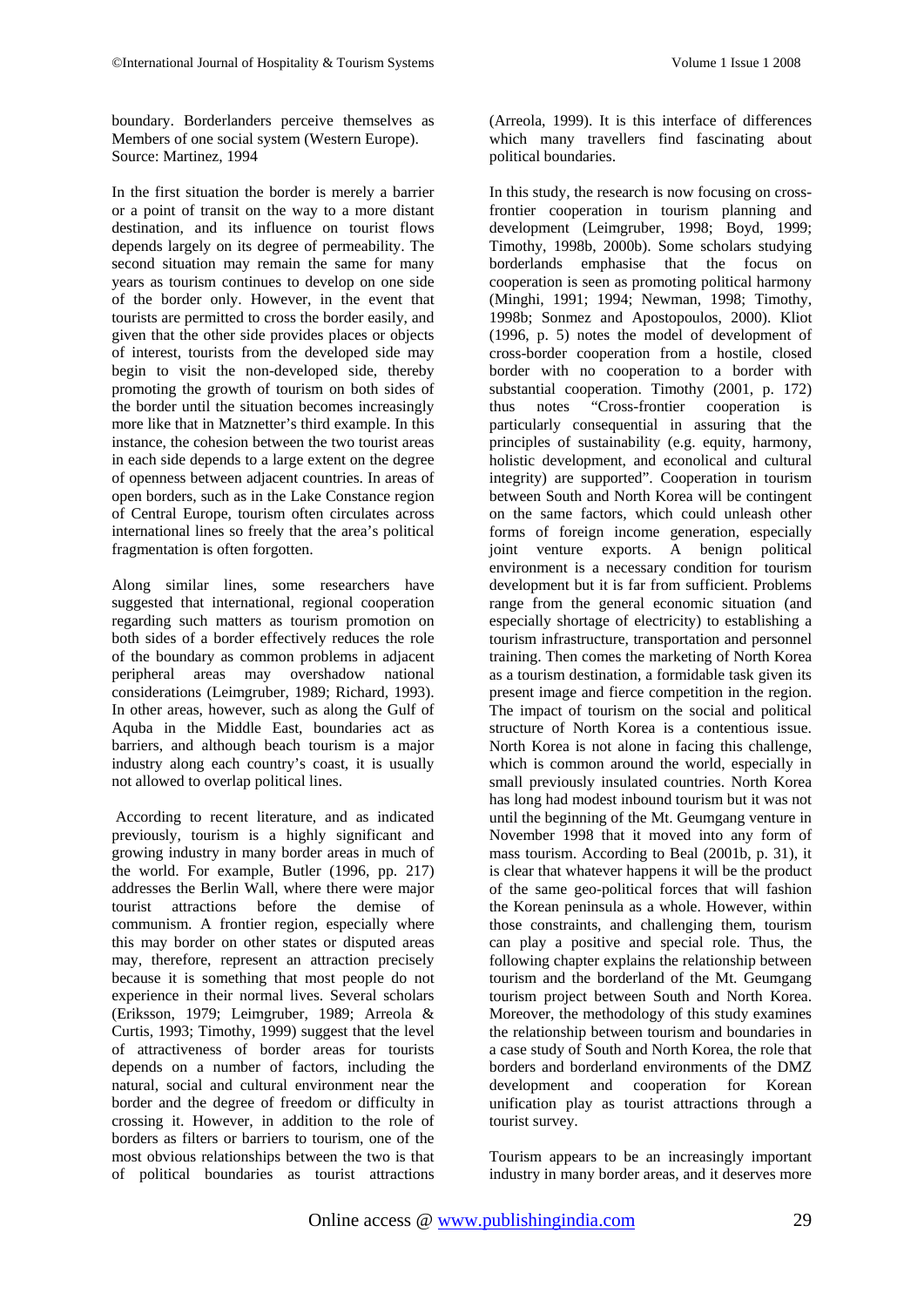attention by academics and practitioners alike if it is to be effectively planned and promoted. Boundary monuments, parks, natural wonders, relict boundaries, cross-border shopping, gambling, welcome centres and international enclaves are just some of the attractions which are currently contributing to the development of tourism in many border areas throughout the world (Maier and Weber, 1979; Curtis and Arreola, 1989; Timothy, 1995a; 1995b; 1996; 1998a; 1998b, 1998c, 2001). In particular, transfrontier parks, or border parks, provide a special category of national parks. These are protected areas located along the boundaries of countries and are increasingly recognised as "Peace Parks." Border parks, on each side of a frontier, offer the benefits of larger, contiguous protected areas, increased cooperation between nations, and improved international understanding (D'Amore, 1988a, b; 1994; Brock, 1991, Timothy, 2000a).

### **Tourism as a Peace Promoter**

 In a report on the First Global Conference, Tourism – A Vital Forces for peace held in Vancouver, Canada, Jafari (1989) noted that there were "several scores of publishable contributions." Further conferences held in Montreal in 1994, Glasgow in 1999 and Jordan in 2002 were sponsored by the International Institute for Peace through Tourism (IIPT, 2002) which promotes tourism as a vehicle for promoting peace. According to the IIPT, tourism has a major role to play in promoting peace and several researchers have noted that tourism was used as a vehicle to promote improved relations between Spain and the rest of Europe during the Franco era (Ferrando, 1981; Anon, 1981). Hobson and Ko (1994) commented on the implications for tourism of the reestablishment of Chinese sovereignty over Hong Kong, Zhang (1993) examined tourism between China and Taiwan. Yu and Chung (2001) also examined travel between China and Taiwan identifying the potential for high and low level contacts to promote peace.

 Many studies on the relationship between tourism and peace would argue that tourism does in fact promote peace. Nevertheless, others would dispute that claim and suggest that tourism, although it offers good opportunities for people of different cultures and countries to meet and learn more about each other, promotes understanding and acceptance of one another, and improves economic conditions, still does not bring about an absence of war as in the case of Lebanon, that, despite its popularity as a major tourist destination in the 1970's still slid into a major civil war. This is one example where tourism failed to prevent war (Brown, 1989).

 In this study, a considerable and largely cohesive body of literature emerges from the contributions of scholars from different disciplines

(Sonmez, 1998). Tourism between countries is termed international, and travel within one country, domestic tourism (Pearce, 1987). Tourism, since it involves the movement of people from country to country and results in frequent economic, social and cultural exchanges, is likely to be a force contributing to world peace (Burnett and Uysal, 1990). Therefore, peace through tourism is not a new concept. In 1988, the first global conference, Tourism-A Vital Force for Peace, was organised by the International Institute for Peace through Tourism under the guidance of Louis D'Amore, a crusader of peace through tourism. And even before that, President John F. Kennedy expressed a belief in world peace through tourism when he declared (Khamouna and Zeiger, 1995):

*Travel has become one of the great forces for peace and understanding in our time. As people move through the world and learn to know each other, to understand each other's customs and to appreciate the qualities of the individuals of each nation, we are building a level of international understanding which can sharply improve the atmosphere for world peace.*

 The very existence of tourism depends on peace. The relationship between tourism and peace has two dimensions according to Mihalic (1996). Here, consideration of tourism and peace is based upon the positive concept of peace as a harmonious relationship. This may occur at an individual-to individual or group level, or at any of the other two levels of international relations which have been identified. International tourism is regarded as a catalytic force for tension reduction and peacebuilding (Yu and Chung, 2001, p. 538).

 Attempts to measure the realationship between tourism and peace are found in several social tourism studies (Ap and Var, 1990; D'Amore, 1988a, b; Burnett and Uysal, 1990; Var *et al*, 1989, 1998; Kim and Crompton, 1990; Litvin, 1998; Anson, 1999). Ap and Var discuss the question, "Does tourism promote world peace?". For this purpose they carried out an explanatory survey of 56 Australians and 30 North American tourism professionals to examine how they perceive tourism as a promoter of world peace. They also focused on the perceived benefits and costs of tourism and sought to identify common parameters which quantify social impacts. Although tourism was viewed as an economic activity with positive impacts, it was not seen as a significant contributor to world peace. A low level of agreement (43%) and a high neutral response (40%) of the combined sample indicated a lack of agreement and uncertainty concerning the role of tourism and world peace.

 On the other hand, Var, Schlutter, Ankomash and Lee (1989), examined the relationship between tourism and world peace in Argentina and Turkey. Both studies investigated whether tourism enhances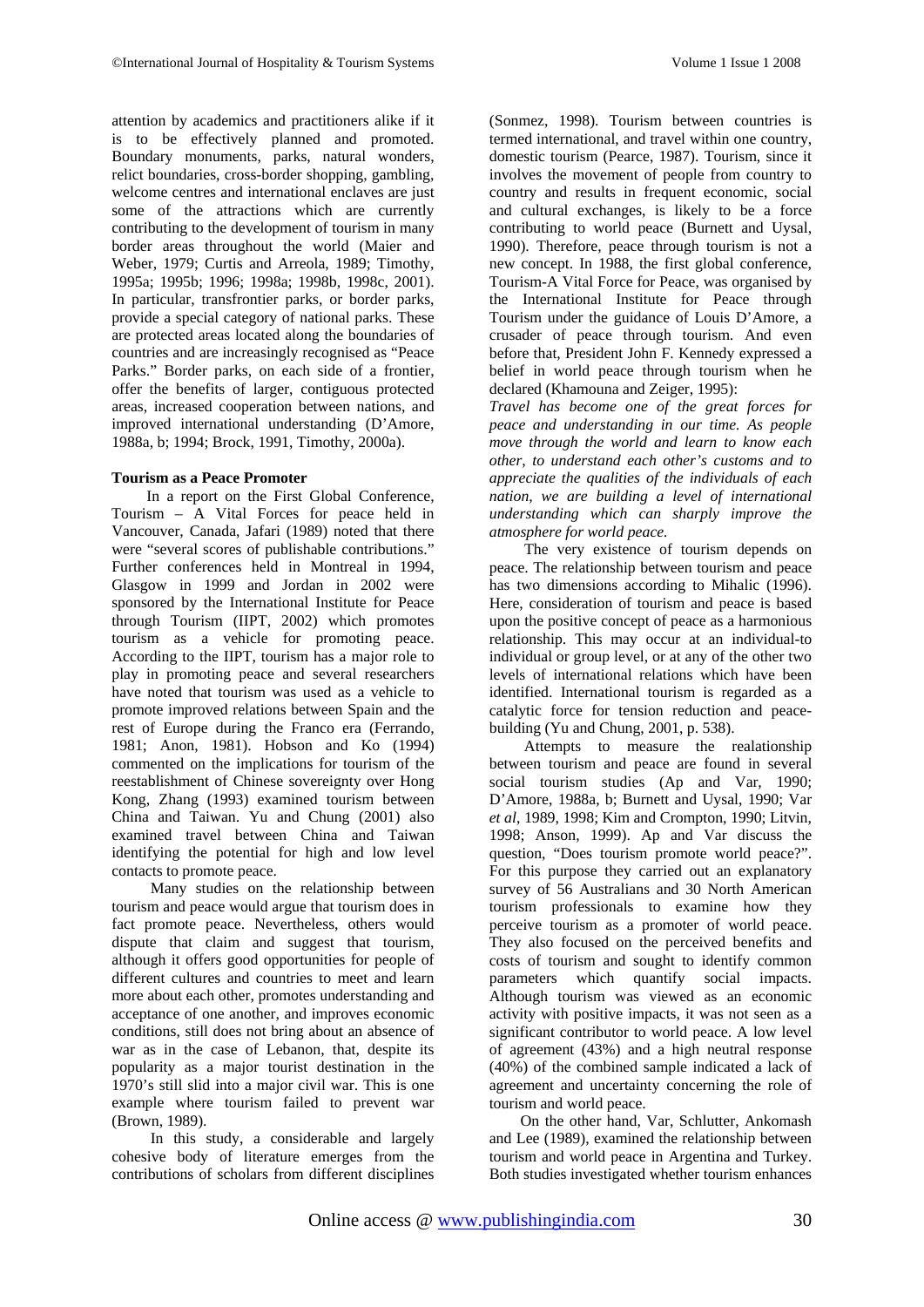world peace and international understanding. In Argentina 77 research questionnaires were distributed to students in various universtities in spring 1988. Argentina is the second most popular destination after Brazil in South and Central America both in terms of visitor and foreign exchange earnings. For this reason Argentia was chosen as a one of ten countries for an international pilot study on how nationals of host countries view tourism. The research findings revealed that more than 80 per cent of the students agreed with the statement that tourism contributed positively to international understanding. Additionally, 92% of the sample agreed that tourism promotes cross cultural exchange and over 61% perceived tourism as a vital force for world peace. In other words this research showed clearly the respondents' awareness of the tourism industry's potential for fostering international understanding and world peace. In Turkey the research questionnaires were distributed to two groups of university students. The first group was undergradute students who had taken a tourism class and had some work experience in the tourism industry while the other group were students who studied business administration with no formal training or education in tourism. The findings were very similar to those of Argentina. On the question whether tourism promotes cross cultural understanding 90.7% responded positively. Similarly on the notion whether tourism promotes world peace a high level of agreement at 80% of all the respendents was noted. Both studies demonstrate clearly a strong support for the belief that tourism does indeed contribute to world peace among the university students. This contrasts with the findings from the Australians and American professionals.

 World peace is an intangible attribute and the impacts of tourism on world peace is a difficult concept to quantify (Ap and Var, 1990). Burnett and Uysal (1990) conducted a study on the nature of peace in relation to tourism in Kenya, Costa Rica and Cameroon. Unlike Kenya, tourism in Cameroon and Costa Rica has developed after the establishment of peace. Their observation precluded the prospect that tourism causes peace but found that tourism is synergistically interactive with peace. According to Hall (1994), "the notion of tourism as a force for peace fails to appreciate the broad political dimensions within which tourism occurs". He further claims that "the idea that tourism is a force for peace is an overly simplistic interpretation of the complexities of tourism and international relations". A similar view was questioned by Var *et al* (1998) that raised the question as to whether the promotion of world peace is a realistic attribute or is it a mere platitude? Some have suggested that the relationship between tourism and peace is tenuous.

 In the Korean experience the relationship between tourism and peace was highlighted in a political aspect. Kim and Crompton (1990) discussed the role of tourism and its potential for unifying the two Koreas. They distinguished between two tracks in diplomacy. Track one is the official channel of government relations that have failed in Korea while track two, diplomacy, is the unofficial channel of people to people relations, friendliness, harmony and active cooperation, and peace was found to be likely to emerge from a track two approach. Therefore this was recommended for Korea by the authors. They cited Richter (1983, p.324) who claimed that "governments use tourism as a diplomatic barometer of their closeness and affinity to each other", for they believe that increased personal interaction may break down barriers, reduce suspicion and facilitate mutual appreciation, and they pointed to the cultural agreement that was signed at the 1986 Geneva summit between USSR general secretary Gorbachev and the US president Reagan.

## **CONCLUSION**

In order to understand more fully the nature of partition in changing the political map of the world, we most integrate our abilities to develop theories of society and international relations on the one hand and to design methodologies appropriate to the study of specific cases on the other. As mentioned previously, for the most dramatic case of political change in recent years, one might look at the cases of Korea, Germany, Vietnam and China, all of which have been split into two or more segments since 1945. Two, Vietnam and Germany, have since been reunited, one by war and one by peace while the others remain separate and to some degree anomalous. Despite the often unsettled political climate which surrounds many of units, there is often considerable travel between them (Butler and Mao, 1995).

 Generally, it has been documented that peace is good for most kinds of businesses, but for tourism it is absolutely essential (Ladki, *et al*, 2002). The definition of peace makes any suggestion that tourism causes peace patently absurd. Peace is caused by the absence of current or expected military violence. Tourism can only occur to any extent in a peaceful environment, but a hypothesis that tourism is interactive with peace is attractive. The advantages conveyed by tourism should logically encourage national cultivation of peaceful pursuits. National behaviour should avoid internal military violence and minimise the possibility of its attraction from the outside. The problem with the hypothesis is that what fields should accomplish the same thing and they seldom have. Furthermore, the proposed definition of peace applied to the case study suggests a need to refocus research on tourism's relationship to peace.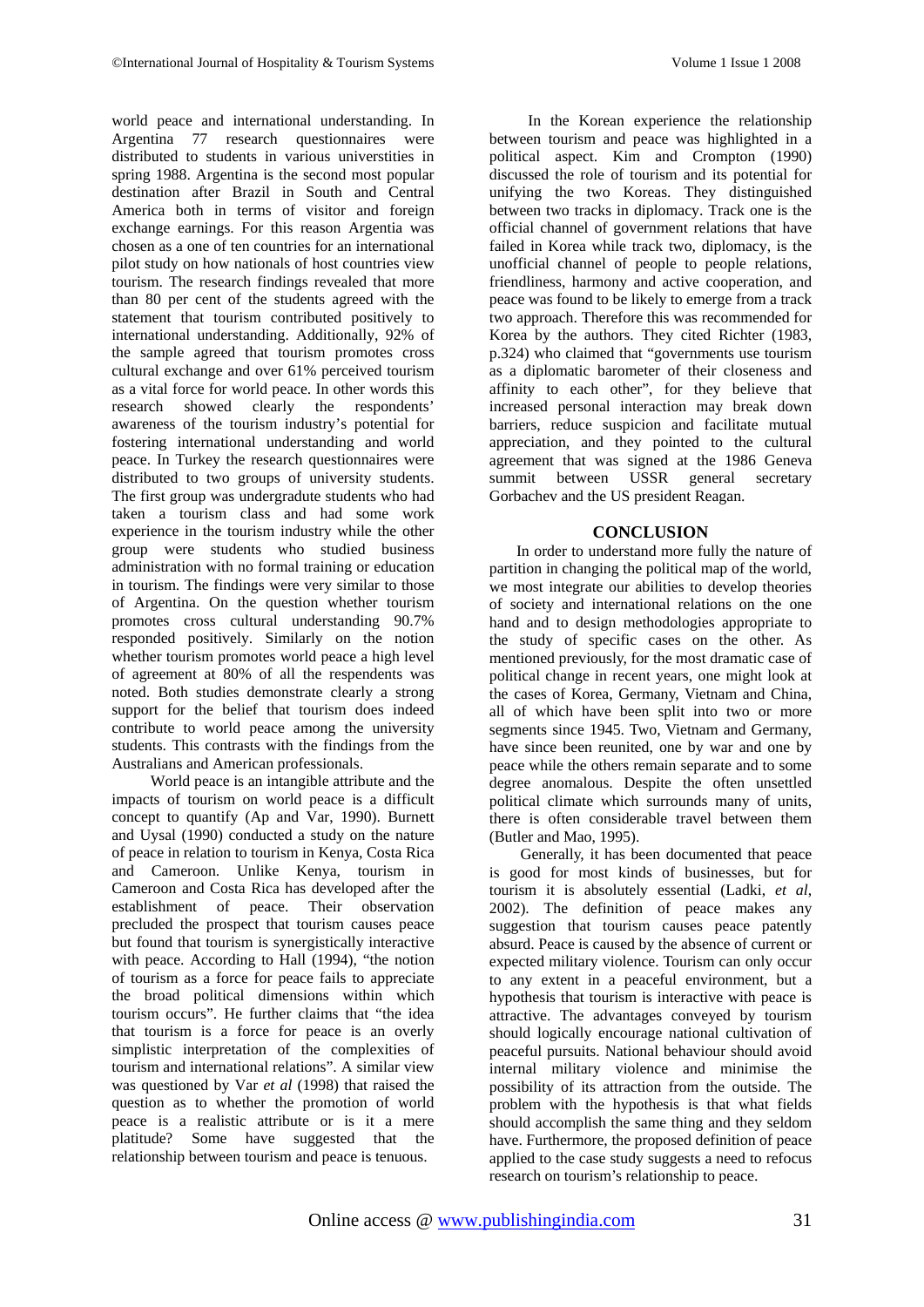#### **REFERENCES**

- Anon (1981) Una Politica De promocion turistican para la espana de los ochenta. Informe/prooyesta final de la Investigacion shbre folletos y cartelesturisticos. *Estudios Turisticos*, 69: 37-55.
- Anson, C. (1999) Planning for peace: The role of tourism in the aftermath of violence. *Journal of Travel Research*, 38: 57-61.
- Ap, J. and Var, T. (1990) Does tourism promote world peace?, *Tourism Management*, 11(3): 267-273.
- Arreola, D. D. (1999) Variability of tourists' attraction on an international boundary: Sonora, Mexico border towns. *Visions in Leisure and Business*, 17(4): 19-29.
- Arreola, D. D. and Curtis, J. R. (1993) *The Mexican Border Cities: Landscape Anatomy and Place Personality.* Tucson: University of Arizona Press.
- Beal, T. (2001) Missed opportunities and blighted promise problems and prospects for DPRK tourism. *International Journal of Korean Unification Studies*, 10(2): 1-47.
- Beer, F. (1990) The reduction of war and the creation of peace. In Smoker, P., Davies, R. and Munske, B. (Eds.), *A Reader in Peace Studies* (pp. 15- 20). Oxford: Pergamon Press.
- Boggs, S. W. (1940) *International Boundaries: A Study of Boundary Functions and Problems*. New York: Columbia University Press.
- Boyd, S. (1999) North-South divide: The role of the border in tourism to Northern Ireland. *Visions in Leisure and Business*, 17(4): 50-62.
- Bregha, F. (1989) Tourism, development, peace. *World Leisure and Recreation*, 31(4), 5-8.
- Brock, L. (1991) Peace through park: The environment on the peace research agenda. *Journal of Peace Research*, 28(4): 407-423.
- Brown, F. (1989) Is tourism really a peacemaker?. *Tourism Management*, December, 270-271.
- Burnett, G. W. and Uysal, M. (1990) On the nature of peace in relationship to tourism: Three cases. *The Tourist Review*, 2- 6.
- Butler, R.W. (1996) The development of tourism in frontier regions: issues and approaches. In Gradus, Y. & Lithwick, H. (Eds.), *Frontiers in*

*regional development* (pp.213-229). London: Rowman & Littlefield Publishers, Inc.

- Butler, R. and Mao, B. (1995) Tourism between quasi-state: International, domestic or what?. In R. Butler and D. G. Pearce (Eds.), *Change in Tourism: people, places, processes* (pp. 92- 113). London: Routledge.
- Curtis, J. R. and Arreola, D. D. (1989) Through gringo eyes: Tourist districts in the mexican border cities as otherdirected places. *North American Culture,* 5(2): 19-32.
- D'Amore, L. J. (1987-8). Tourism The world's peace industry. *Business Quarterly,*  52(3), 78-85.
- D'Amore, L. J. (1988a) Tourism-A vital force for peace. *Annals of Tourism Research,* 15(2): 269-271.
- D'Amore, L. J. (1988b) Tourism The world's peace industry. *Journal of Travel Research,* 27(1): 35-40.
- D'Amore, L. (1994) Tourism: The world's peace industry. In Harssel, J. (Ed.), *Tourism: An Exploration* (3<sup>rd</sup> Edn.) (pp.112-117). New Jersey: Prentice-Hall Inc.
- D'Amore, L. J. and Jafari, J. (1988) *Tourism- A Vital Force for Peace (Preconference publication).* Montreal: L. J. D'Amore and Associates.
- Eriksson, G. A. (1979) Tourism at the Finnish-Swedish-Norwegian borders. In Gruber, G., Lamping, H., Lutz, W., Matznetter, J. and Vorlaufer, K. (Eds.), *Tourism and Borders* (pp. 151-162). Proceedings of the Meeting of the IGU Working Group – Geography of Tourism and Recreation Institut fur Wirtschaftsund Sozialgeographie der Johann Wolfgang Goethe Universitat, Frankfurt.
- Essex, S. J. and Gibb, R. A. (1989). Tourism in the Anglo-French frontier zone. *Geography,* 74(3): 222-231.
- Falah, G. and Newman, D. (1995) The spatial manifestation of threat: Israelis and Palestinians seek a 'good' border. *Political Geography*, 14(8): 689- 706.
- Ferrando, M. G.. (1981) Popular sport and sociocultural change in the Spain on the 80's, Physical Culture and Sports in the way of Social Groups, 2 Volumes. In F. Gras & G. Benkert (Eds.), *VII International Symposium of the International Committee for Sociology of Sport*,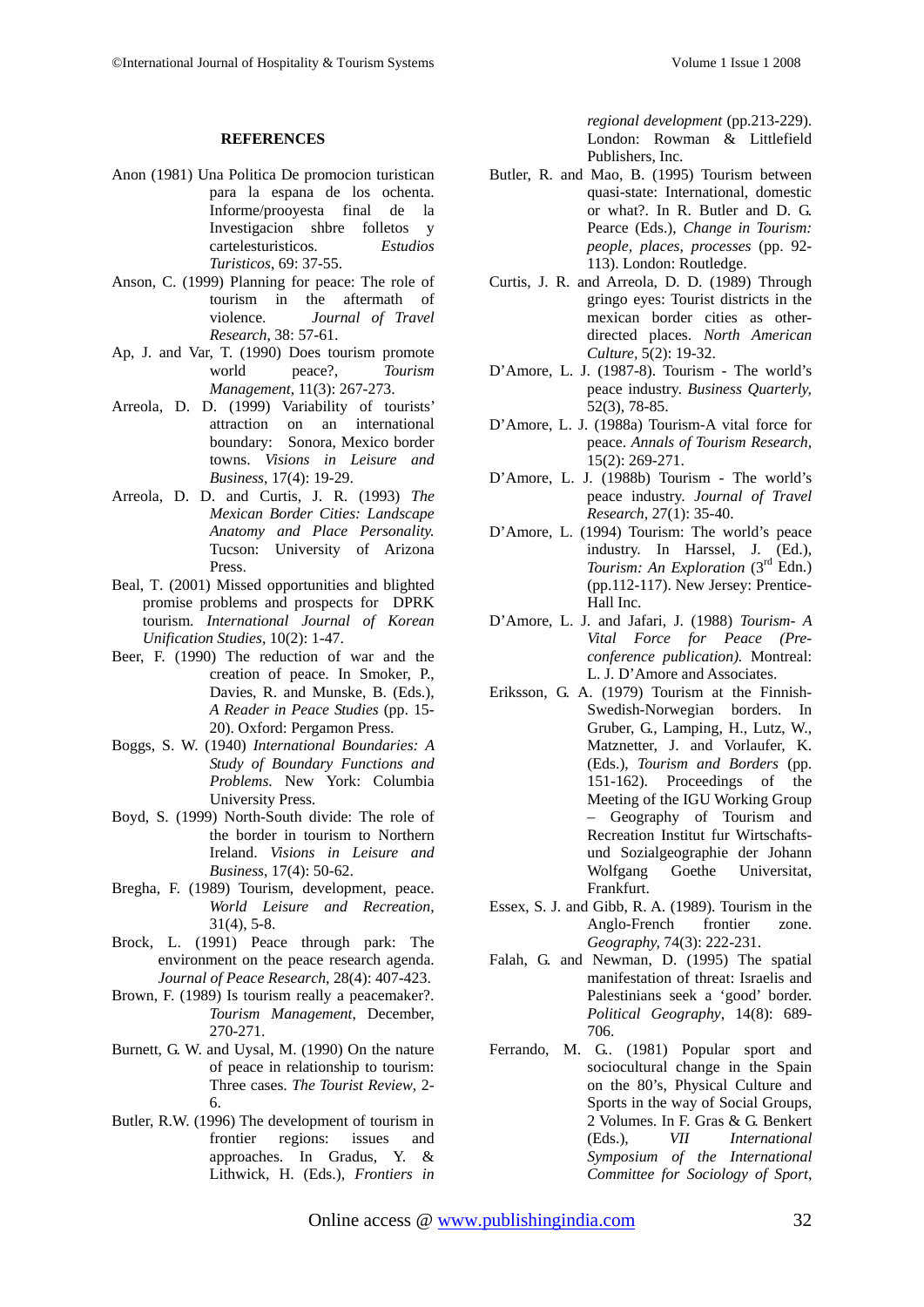ICSS Vol. 2, Spain: Universidad Autonoma of Madrid.

- Galtung, J. (1990) Violence and peace. In Smoker, P, Davies, R. and Munske, B. (Eds.), *A Reader in Peace Studies* (pp. 9-14). Oxford: Pergamon Press.
- Gibbons, J. D. and Fish, M. (1987) Market sensitivity of US and Mexican border travel. *Journal of Travel Research,* 26(1): 2-6.
- Girot, P., Ed. (1994). *World Boundaries Vol. IV: The Americas*. London: Routledge.
- Glassner, M. I. and de Blij, H. J. (1980) *Systematic Political Geography* (3rd ed.). New York: John Wiley.
- Goeldner, C. (1989), Tourism- A vital force for peace. *Tourism Management,*27(3), 166-168.
- Grundy-Warr, C., Ed. (1990) *International Boundaries and Boundary Conflict Resolution*. Durham, UK: International Boundaries Research Unit (IBRU) Press.
- Grundy-Warr, C. (1994) Eurasia World Boundaries Vol. 3. London: Routledge.
- Hall, C. M. (1994) Tourism in the Pacific Rim: Development, impacts and market. Melbourne: Longman.
- Hobson, J. S. & Ko, G. (1994) Tourism and politics: The implications of the change in sovereignty on the future development of Hong Kong's tourism industry. *Journal of Travel Research*, 32(4), 2-8.
- International Institute for Peace Through Tourism  $(IIIPT)$  (2002). http://www.iipt.org/index.html/. Visited 1 February, 2002.
- Jafari, J. (1989) Tourism and peace. *Annuals of Tourism Research*, 16: 439-444.
- Kim, Y. and Crompton, J. L. (1990). Role of tourism in unifying the two Koreas. *Annals of Tourism Research,* 17(3): 353-366.
- Khamouna, M. and Zeiger, J. B. (1995) Peace<br>through tourism. Parks and tourism. *Parks Recreation,* 30, 80-86.
- Klemencic, V. and Bufon, M. (1991) The Italio Yogoslav border landscape. In Rumley, D. and Minghi, J. (Eds.), *The Geography of Border Landscapes* (pp. 86-103). London: Routledge.
- Kliot, L. (1996). Turning desert to bloom: Israeli-Jordanian peace proposals for the Jordan rift valley. *Journal of Borderlands Studies*, XI(1): 1-24.
- Ladki, S. M., Zein, B. and Sadik, M. W. (2002).

Effect of the middle east peace process on pan Arab tourism industries. *Tourism Analysis*, 6(3/4): 267-272.

- Leimgruber, W. (1981). Boundaries as a factor in regional integration: Examples from Basle and Ticino. *Regio Basiliensis*, 22(2): 192-201.
- Leimgruber, W. (1988). Border trade: the boundary as an incentive and an obstacle to shopping trips. *Nordia,* 22 (1): 53- 60.
- Leimgruber, W. (1989). The perception of boundaries: barriers or invitation to interaction?. *Regio Basiliensis,* 30(2): 49-59.
- Leimgruber, W. (1991). Boundary, values and<br>identity the Swiss-Italian identity – the Swiss-Italian transborder region. In Rumley, D. and Minghi, J. (Eds.), *The Geography of Border Landscapes* (pp. 43-52). London: Routledge.
- Leimgruber, W. (1998). Defying political boundaries: Transborder Tourism in a regional context. *Visions in Leisure and Business*, 17(3): 8-21.
- Litvin, S. W. (1998). Tourism: The world's peace<br>industry?. Journal of Travel of *Travel Research*, 37 (August): 63-66.
- Lovell, A. (1994). Border regions in Central America. In Girot, P. O. (Ed.), *World Boundaries (Vol. 4, pp. 49- 57), The Americas*. London: Routledge.
- Mao, B. (1995). *Exploration of Partitioned State Tourism: The example of Partitioned China.* PhD Thesis, Canada: The University of Western Ontario.
- Maier, J. and Weber, J. (1979). Tourism and leisure behaviour subject to the spatial influence of a national frontier: The example of Northeast Bavaria. In Gruber, G., Lamping, H., Lutz, W., Matznetter, J. and Vorlaufer, K. (Eds.), *Tourism and Borders: Proceedings of the Meeting of the IGU Working Group – Geography of Tourism and Recreation* (pp. 61- 73). Institut für Wirtschafts - and Sozialgeographie der Johann Wolfgang Goethe Universität, Frankfurt.
- Martinez, O. J. (1994). The dynamics of border interaction: New approaches to border analysis. In Schofield, C. L. (Ed.), *Global Boundaries: World Boundaries (Vol.1)* (pp. 1-15). London: Routledge.
- Mattews, H. G. (1978). *International Tourism: A*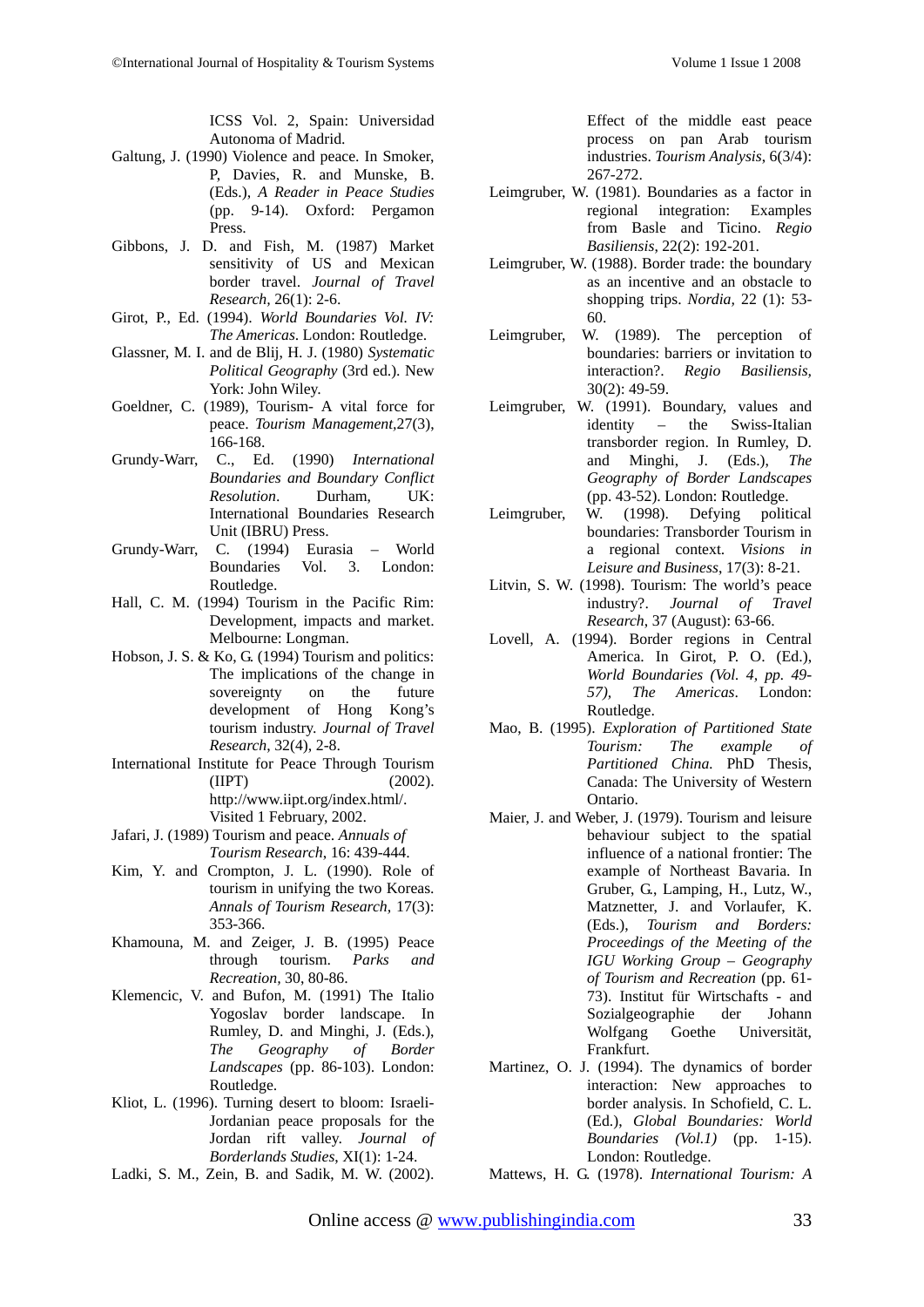*Political and Social Analysis.* Cambridge, MA: Schenkman Publishing Company.

- Matznetter, J. (1979). Border and tourism: fundamental relations. In Gruber, G., Lamping, H., Lutz, W., Matznetter, J. and Vorlaufer, K. (Eds.), *Tourism and Borders: Proceedings of the Meeting of the UGU Working Group – Geography of Tourism and Recreation* (pp. 61- 73). Frankfurt: Institut fur Wirtschafts- and Sozialgeographie der Johann Wolfgang Goethe Universität.
- McIntosh, R. W., Goeldner, C. R. and Ritchie, J. R. (1995). *Tourism: Principles, Practices, Philosophies (7th ed.).* New York: John Wiley.
- Mihalic, T. (1996). Tourism and warfare-the case of Slovenia, In Pizam, A. and Mansfeld, Y. (Eds.), *Tourism, Crime and International Security Issues* (pp. 231-246). London: John Wiley and Sons.
- Minghi, J. V. (1991). From Conflict to Harmony in Border Landscapes. In D. Rumley & J. V. Minghi (Eds.), *The Geography of Border Landscapes*  (pp. 15-30). London: Routledge.
- Minghi, J. V. (1994). European borderlands: International harmony, landscape change and new conflict. In Grundy-Warr, C. (Ed.), *World Boundaries Vol. III: Eurasia*. London: Routledge.
- Newman, D. (1998). Transforming ethnic frontiers of conflict into political frontiers of peace. In Yiftachel, O. and Meir, A. (Eds.), *Ethnic Frontiers and Peripheries*. Boulder, CO: Westview Press.
- Newman, D. and Paasi, A. (1998). Fences and neighbours in the postmodern world: Boundary narratives in political geography. *Progress in Human Geography*, 22(2): 186-207.
- Nijkamp, P. (1994). *New Borders and Old Barriers in Spatial Development*. Aldershot: Avebury.
- Ossenbrugge, J. (1994). Economic interaction and cooperation along the German-Polish border. In Galluser, W. (Ed.), *Political Boundaries and Coexistence* (pp. 95-102). Switzerland: Peter Lang.
- Paasi, A. and Raivo, P. J. (1998). Boundaries as barriers and promoters: Constructing the tourist landscapes of Finnish Karelia. *Visions in*

*Leisure and Business*, 17(3): 30-43.

- Pearce, D. (1987). *Tourism Development.* London: Longman.
- Pizam, A. and Mansfeld, Y. (1996). Introduction. In Pizam, A. and Mansfield, Y. (Eds.), *Tourism, Crime and International*   $Security$ Chichester: Wiley & Sons, Inc.
- Prescott, J. R.V. (1987). *Political Frontiers and Boundaries.* London: Allen & Unwin.
- Reitsma, H. A. (1983). Boundaries as barriers The predicament of land-locked countries. In Kliot, N. and Waterman, S. (Eds.), *Pluralism and Political Geography: People, territory and state* (pp. 259-269). London: Croom Helm Ltd.
- Richard, W. E. (1993). International planning for tourism. *Annals of Tourism Research,* 20(3): 601-604.
- Richter, L. (1983). Tourism politics and political science: A case of not so benign neglect. *Annals of Tourism Research,* 10(2), 313-335.
- Rumley, D. and Minghi, J. V. (1991). *The Geography of Border Landscapes.* London: Routledge.
- Schofield, C. H. (1994). *World Boundaries Vol. I: Global Boundaries*. London: Routledte.
- Schofield, C. H. and Schofield, R. (1994). *World Boundaries Vol. II: The Middle East*. London: Routledge.
- Smith, S. L. J. (1984). A method for estimating the distance equivalence of international boundaries. *Journal of Travel Research*, 22 (3): 37-39.
- Sonmez, S. (1998). Tourism, terrorism and political instability. *Annals of Tourism Research*, 25(2): 416-456.
- Sonmez, S. F. and Graefe, A. R. (1998). Influence of terrorism risk on foreign tourism decisions. *Annals of Tourism Research,* 25(1), 112-144.
- Sonmez, S. F. and Apostolopoulos, Y. (2000). Conflict resolution through tourism cooperation? : The Case of the Partitioned Island-State of Cyprus. *Journal of Travel and Tourism Marketing*, 9(3): 35-48.
- Sykes, J. B. (1976). *The Concise Oxford Dictionary of Current English.* Oxford: The Clarendon Press.
- Timothy, D. J. (2001). *Tourism and Political boundaries.* London: Routledge.
- Timothy, D. J. (2000a). Tourism and international parks. In Butler, R. and Boyd, S. (Eds.), *Tourism and National Parks* (pp. 263-282). Chichester: John